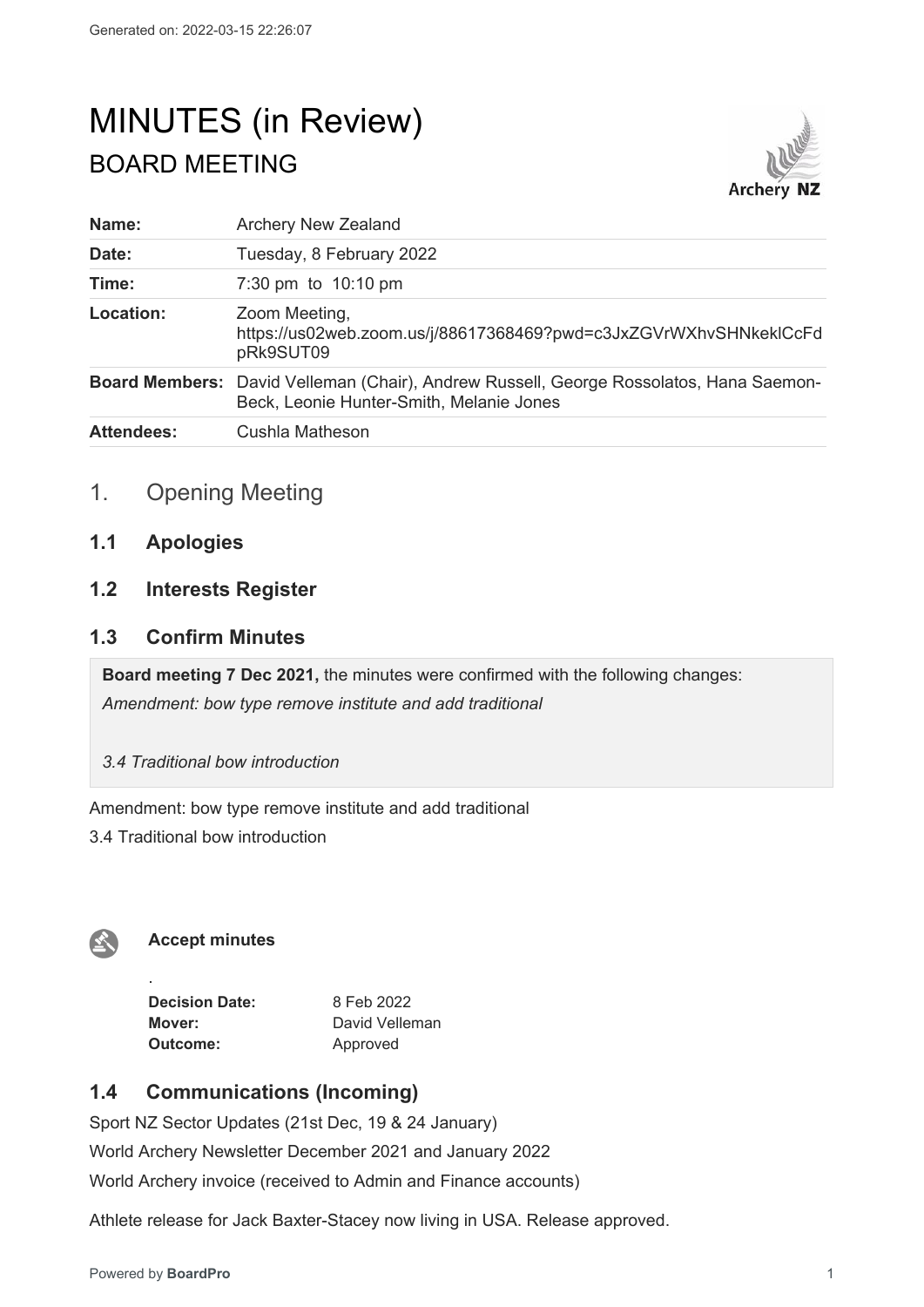Li-Wen Yin - request for deferral of membership fee due to vaccine mandate restrictions.



.

#### **Accept incoming communications**

| <b>Decision Date:</b> | 8 Feb 2022     |
|-----------------------|----------------|
| Mover:                | David Velleman |
| Outcome:              | Approved       |

# 2. Actions from Previous Meetings

# **2.1 Action List**

Review of Board Competencies (Leonie) - completed, refer to Governance Sub-committee Administration Assistant Role - Update (Andrew) - 24th Jan draft role and PD sent to Board. Discussion with Linsey Corban around structure of position. Governance sub-committee. Elizabeth Andrew offered to continue with membership/admin email management. Hana - suggested to approach university sport graduates for advertising the position.

General Manager Role - Update (Andrew) will be held vacant David to follow up with Dean regarding offer.

Independent Board Member (David) - To be complete this week and circulated to board

Historic Fairfax Photos and Give-a-little page (Leonie) - Ready to go, moderated by give-a-little. will be circulated to admin for email to clubs, members. To be added to Facebook and website.

Electronic Ballot for Change of Financial Year End (David) - Notice has been sent to members and voting is currently open.



#### **Recommend admin position description sent on 24th be approved for advertisement**

Advertise on Sport NZ and Archery NZ page.

| <b>Decision Date:</b> | 8 Feb 2022            |
|-----------------------|-----------------------|
| Mover:                | <b>Andrew Russell</b> |
| Seconder:             | Hana Saemon-Beck      |
| Outcome:              | Approved              |

# **2.2 Board Decisions Made in Between Meetings**

Funding applications -

# 3. Major Decisions and Discussions

# **3.1 Governance (Andrew, David, Melanie)**

Copy of AGM draft minutes to be saved to G Drive.

Consultation zoom call for clubs and one for members to be scheduled.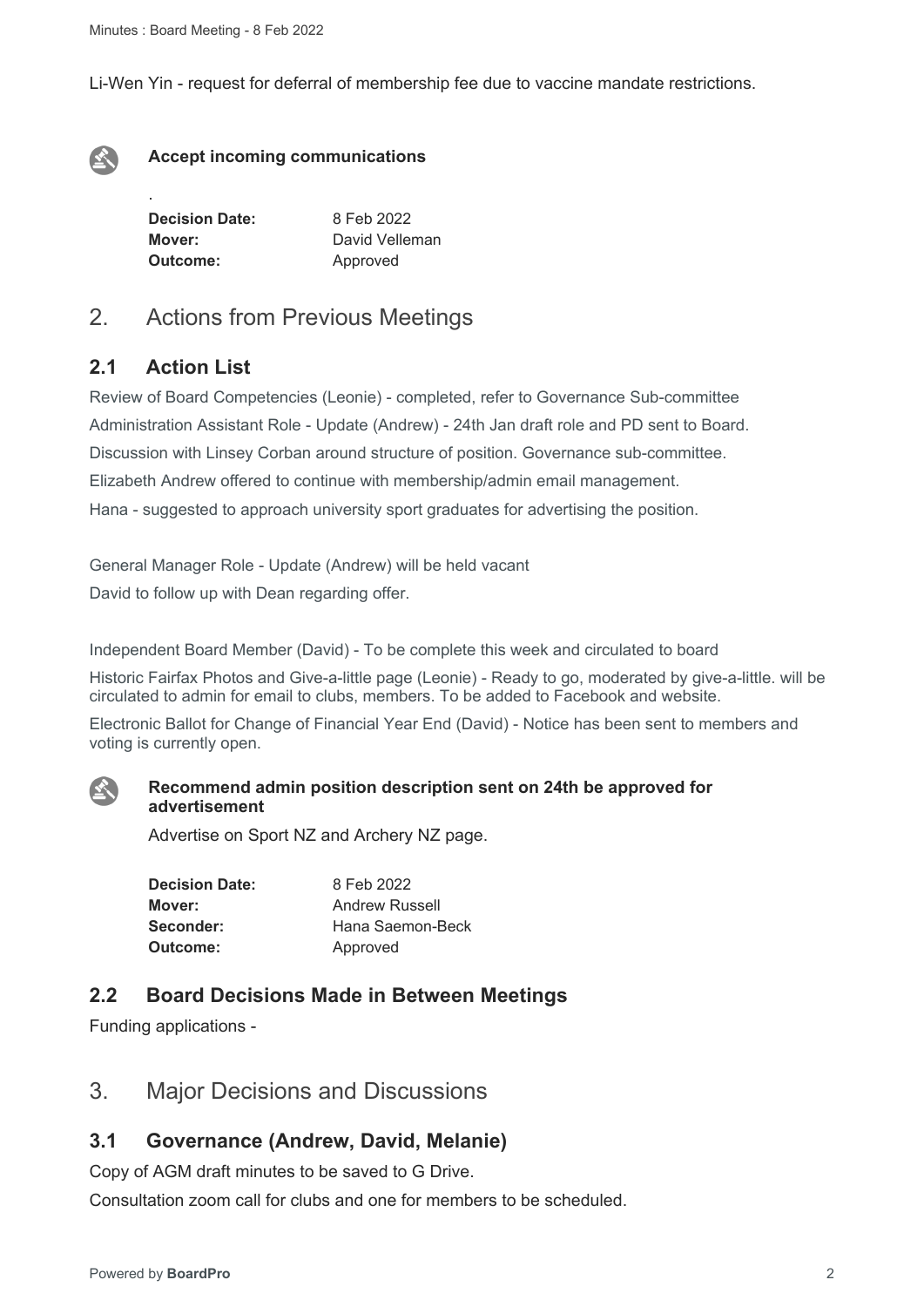Dates:

Club Wed 9th March

Members Wed 16th March.

Sub-committee to present on changes and answer questions about the proposed changes.

# **3.2 Finance & Risk - FaRC (Leonie, Grant Hewson, Gerhard De Bruyn**

\$116k in bank

Deferred income from Sport NZ, report was due end of December, extended due to delays by Lindsey personal circumstances.

Refer back to Governance Sub-committee to complete the reporting requirements of the special project funding.

Date for new investments from Sport NZ has moved to middle of the year.

David to follow up with Craig McFarlen SportNZ for reporting/funding time frames for new project rounds.

Risk register updated and to be reviewed

Finance reports to be presented at next meeting and onwards.

Leonie to follow up re Audit.

Membership deferral request:

Unvaccinated member has requested a deferral of membership for 1 year.

Options to be discussed : defer, refund, or decline request.

Confirm that the courier fess for transport of Archery NZ timing lights shall be paid by Archery NZ.



#### **Audit of annual accounts**

Confirm where process is up to and report back to Board. **Due Date:** 22 Feb 2022 **Owner:** Leonie Hunter-Smith



公

#### **Move to decline request for referral of membership fee Li-Wen Yin**

| not passed            |                |
|-----------------------|----------------|
| <b>Decision Date:</b> | 8 Feb 2022     |
| Mover:                | David Velleman |
| Outcome:              | Not Approved   |

#### **Move that the membership be deferred for one membership year.**

One year only deferral and cannot be approved again.

| <b>Decision Date:</b> | 8 Feb 2022          |
|-----------------------|---------------------|
| Mover:                | Andrew Russell      |
| Seconder:             | Leonie Hunter-Smith |
| <b>Outcome:</b>       | Approved            |

# **3.3 Archery for Young People (George, Hana, Melanie)**

David apologies that what he thinks, what he says and what is written has not been consistent. Discussion session to take place. DV was to write discussion document prior to meeting.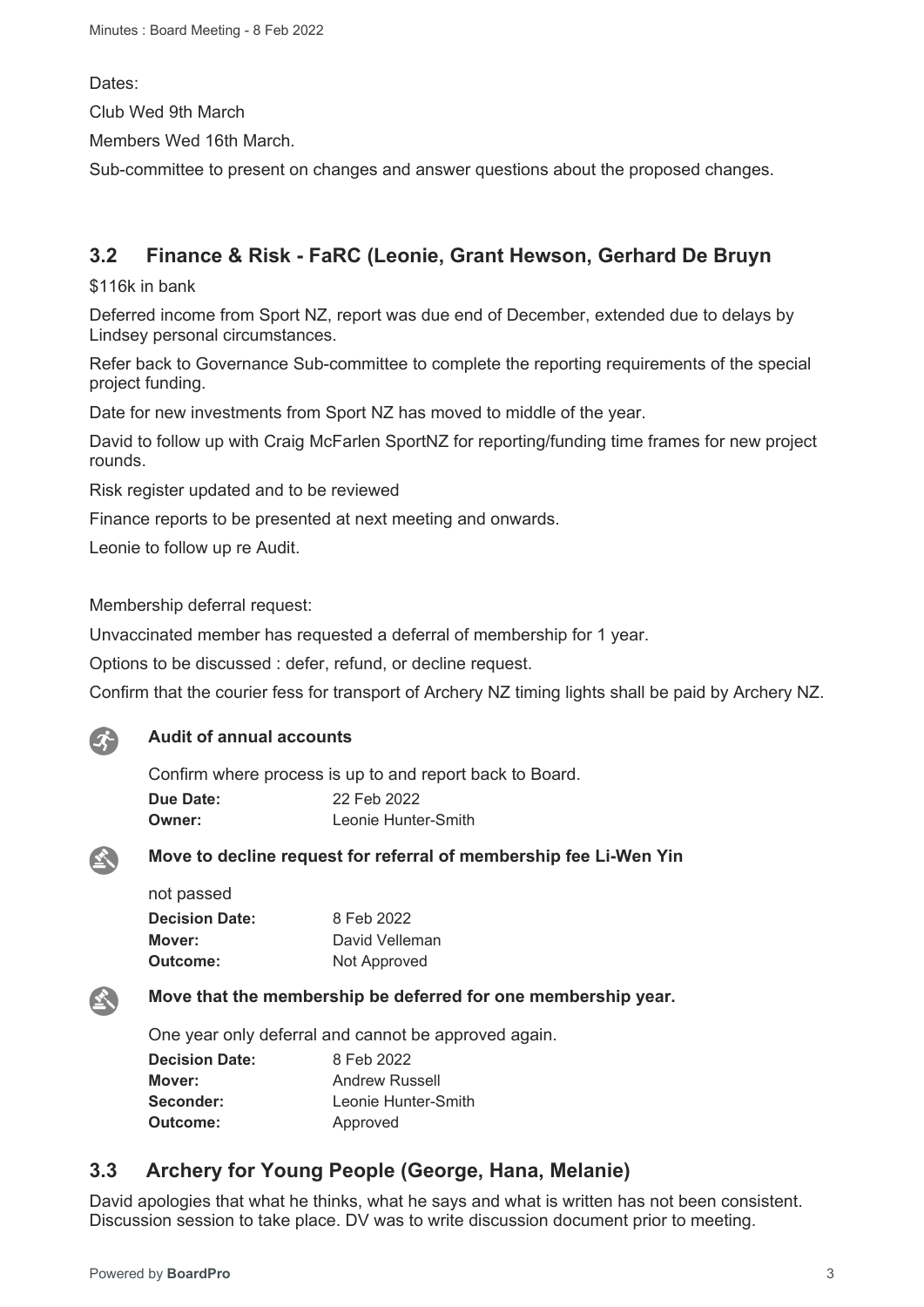Plan for hui with interested parties for school archery planning. Date TBC.

College Sport starts 16th February at Auckland Archery Club with registration due 9th Feb for schools to confirm numbers.

George has been in contact with PTS logistic regarding access to storage to retrieve targets. Require 1 days notice and those entering must be fully vaccinated.

Included visually impaired and physically impaired in school postal



#### **To accept Melanie resignation from Archery for Young People Sub-Committee**

With thanks to Melanie for her time on the sub-committee **Decision Date:** 8 Feb 2022 **Mover:** Andrew Russell **Seconder: George Rossolatos Outcome:** Approved



**Move that Caro Geelen be invited to join Archery for Young People sub-committee**

Andrew abstained

| <b>Decision Date:</b> | 8 Feb 2022        |
|-----------------------|-------------------|
| Mover:                | George Rossolatos |
| Seconder:             | David Velleman    |
| Outcome:              | Approved          |

# **3.4 High Performance (David, Dale L, Cushla M, Mike S, Dave H, Barbara S)**

11 January - Minutes attached to Board Pro and posted to website.

Requests from members for communication around the high-performance programmes.

27th Jan received letter from World Archery that 1 male and 2 females spots for compound have been awarded to NZ. Those places have been accepted and the HP Sub-committee will discuss process for selection.

Selection policy and intention to apply will be forwarded for discussion and approval.

# **3.5 Equity Diversity & Inclusion (Hana, Lexie Matheson)**

Have not had a meeting yet this year.

Question around how to improve archery for trans/non-binary archers.

Shooting rules and member protection policy to be reviewed.

Youth Postal and School postal updated to include para and visually impaired archers.

Logan Andrew attended WA Para judges call update from WA judges - WA has updated and tightened requirements regarding the medical background of classifier.

Scott Collett requests to send para update regarding upcoming event and details of WA rule changes.



#### **Board move into committee 9pm**

**Decision Date:** 8 Feb 2022 **Mover:** Hana Saemon-Beck

.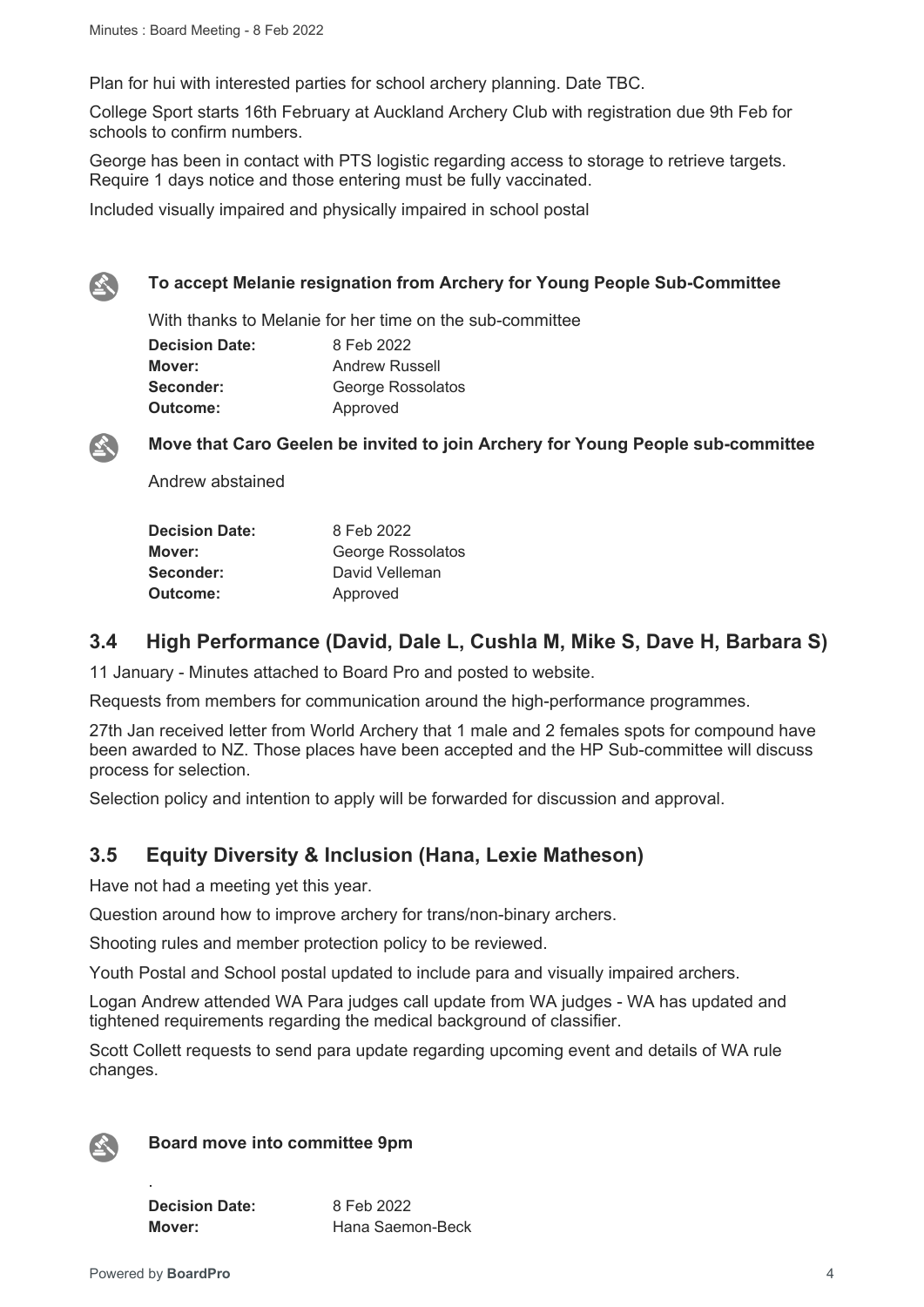Seconder: David Velleman **Outcome:** Approved

#### **move out of committee - 9.06pm**

| <b>Decision Date:</b> | 8 Feb 2022       |
|-----------------------|------------------|
| Mover:                | Hana Saemon-Beck |
| Seconder:             | David Velleman   |
| Outcome:              | Approved         |



.

.

**Move that Kerry Hoole be appointed to EDI sub-committee**

| 8 Feb 2022            |
|-----------------------|
| Hana Saemon-Beck      |
| <b>Andrew Russell</b> |
| Approved              |
|                       |

## **3.6 Premier Events (Andrew)**

Attended Sport NZ update on how to operate in RED settings.

Discussed with LOC regarding '100 people bubbles' requirements of multi-day events.

Risk assessment of numbers attending and bubble management

Risk assessment around loss of officials or admin should there be a positive covid case.

Discussions to take place and update from LOC and Premier events sub-committee in two weeks.

Funding applications for movement of Archery NZ containers to be by Archery NZ and not with LOC.

# 4. Other Business

## **4.1 Ranking and Records**

Melanie Jones to take responsibility for ranking and records updates. David to send thanks to Steve Clifton for his work in the role over the years.



#### **Move that Melanie Jones be appointed as ranking and records officer**

Thanks to be sent to Steve Clifton for his work and support in the role.

**Decision Date:** 8 Feb 2022 **Outcome:** Approved

**Mover:** Andrew Russell **Seconder:** Leonie Hunter-Smith

# **4.2 Google workspace**

Google are discontinuing the Google workspace free access.

\$648 USD per year to continue with current situation which seems excessive.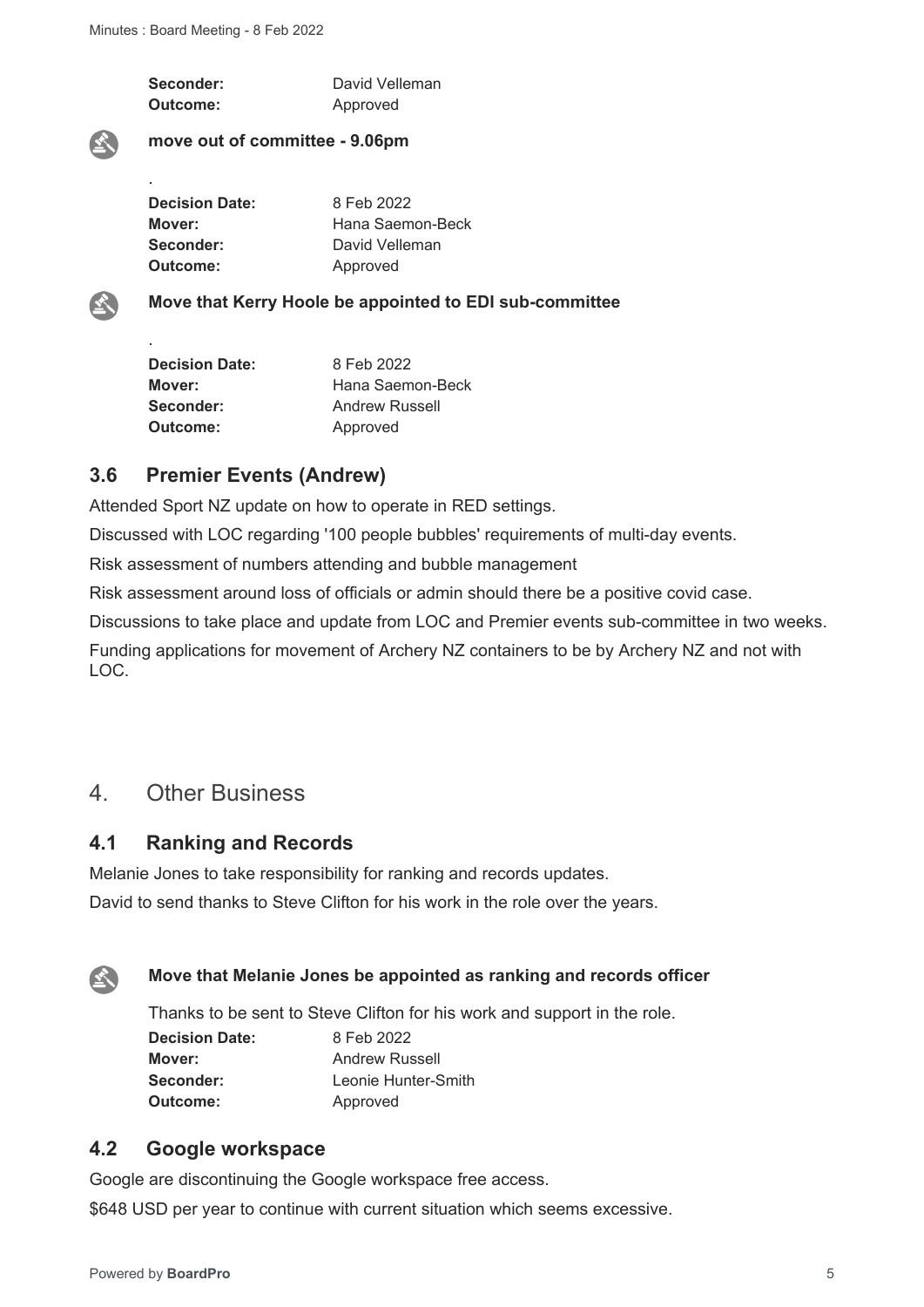To be included in review of all systems to find a platform or structure that will meet the needs of the Board and the membership.

Propose working group to review Archery NZ main systems and tools

Cost associated with those and to propose options back to the Board for how to process and rationalise the systems.



#### **Working group to review Archery NZ main systems and tools**

Propose working group to review Archery NZ main systems and tools Cost associated with those and to propose options back to the Board for how to process and rationalise the systems.

Andrew to manage

| <b>Decision Date:</b> | 8 Feb 2022            |
|-----------------------|-----------------------|
| Mover:                | <b>Andrew Russell</b> |
| Seconder:             | David Velleman        |
| Outcome:              | Approved              |

## **4.3 Dress Code**

Clarification requested regarding women wearing tights/leggings on the shooting line.



#### **Move that technical support committee be advised that tights/leggings be permitted on shooting line**

Rules are not required to be amended as tights are not specifically mentioned in the current rules.

| <b>Decision Date:</b> | 8 Feb 2022     |
|-----------------------|----------------|
| Mover:                | Andrew Russell |
| Seconder:             | Melanie Jones  |
| Outcome:              | Approved       |



#### **Governance sub-committee to undertake review of shooting rules regarding dress code**

Dress code and uniform rules Comeback to Board with recommendations. **Due Date:** 7 Jun 2022 **Owner:** Andrew Russell

#### **4.4 Newsletter**

Each sub-committee to send article to David by 22nd Feb for newsletter to be sent by end of the month.

## **4.5 Next Meeting**

Meetings to be Third Tuesday of the Month next meeting 15th March